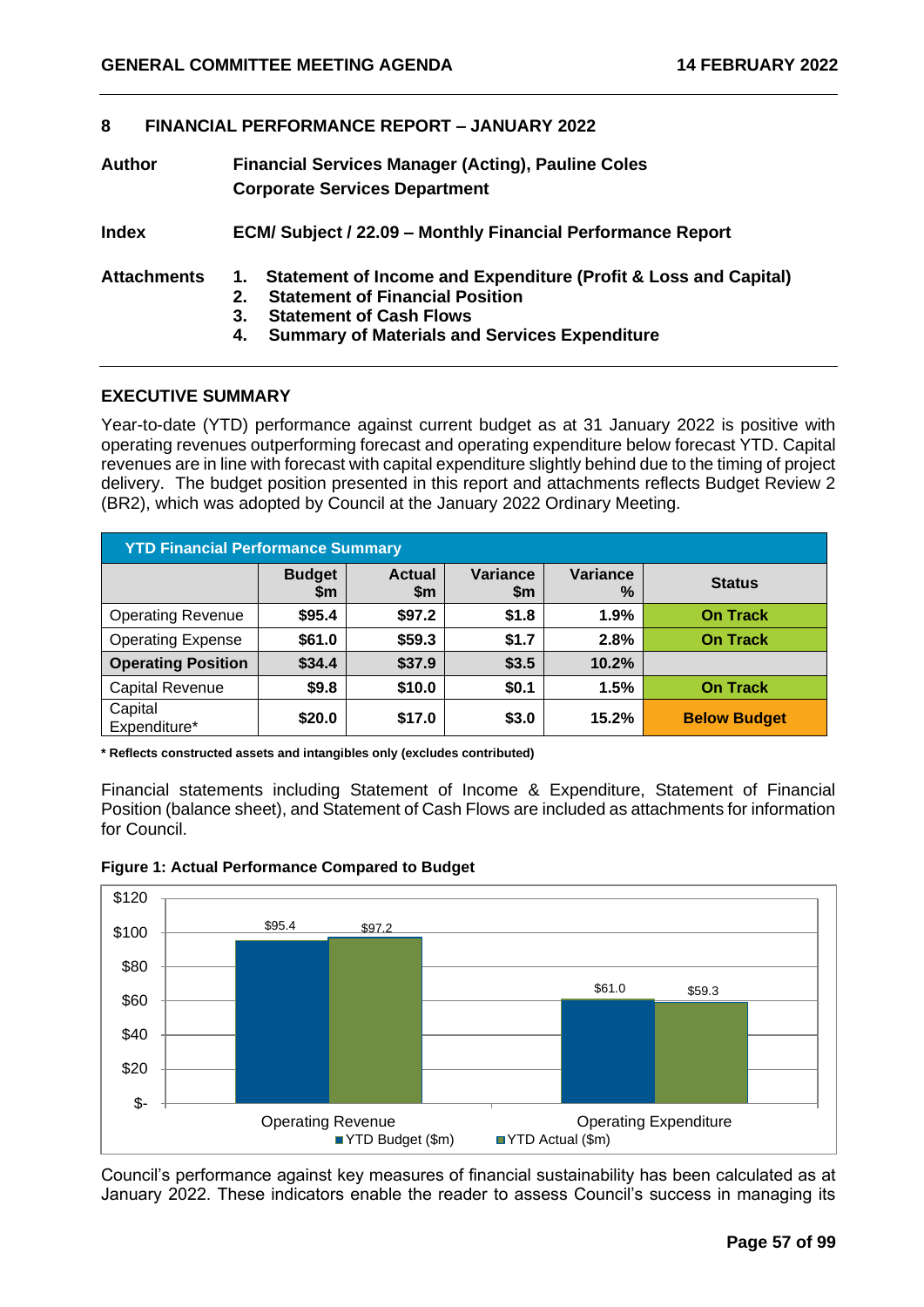budget, cash and debt as well as undertaking sustainable asset management. The table below contains a snapshot of a number of key measures, with full detail included in the report.

| <b>YTD Measures of Financial Sustainability</b>                                        |           |            |             |                     |  |  |  |
|----------------------------------------------------------------------------------------|-----------|------------|-------------|---------------------|--|--|--|
| <b>Current</b><br><b>Actual YTD</b><br><b>Status</b><br><b>Target</b><br><b>Budget</b> |           |            |             |                     |  |  |  |
| <b>Operating Surplus Ratio</b>                                                         | $0 - 10%$ | $-0.6%$    | 39.0%       | <b>On Track</b>     |  |  |  |
| Net Financial Liabilities Ratio                                                        | <60%      | $-12.7%$   | $-65.4%$    | <b>Above Target</b> |  |  |  |
| Cash Cover Ratio                                                                       | 3 months  | 8.8 months | 11.2 months | <b>Above Target</b> |  |  |  |
| <b>Asset Sustainability Ratio</b>                                                      | >90%      | 130.1%     | 37.3%       | <b>On Track</b>     |  |  |  |

## **RECOMMENDATION**

That Council note the report by the Financial Services Manager (Acting) to the General Committee Meeting dated 14 February 2022 outlining January 2022 year to date financial performance against budget, including changes to the financial performance report with the inclusion of key financial sustainability indicators.

# **REPORT**

## **Operating Revenue (YTD Benchmark 58.3%)**

Council has received 89% (\$97.1 million) of its operating revenue budget (\$109.6 million). Commentary on each revenue category is provided below.

| Category                             | <b>Summary</b>                                                                           | <b>Comments</b>                                                                                                                                                                                                                                                                                                                                                                                                            |
|--------------------------------------|------------------------------------------------------------------------------------------|----------------------------------------------------------------------------------------------------------------------------------------------------------------------------------------------------------------------------------------------------------------------------------------------------------------------------------------------------------------------------------------------------------------------------|
| <b>Rates and</b><br><b>Levies</b>    | \$75.9 million (102%)<br>of the annual budget<br>of \$74.8 million has<br>been earned    | Waste utility charges \$444k above YTD budget (102.5%)<br>$\bullet$<br>or \$13.6 million of \$13.2 million annual budget earned)<br>General rate (net of discounts) \$179k below YTD budget<br>$\bullet$<br>(101.4% or \$57.0 million of \$56.2 million annual budget<br>earned)                                                                                                                                           |
| <b>Fees and</b><br><b>Charges</b>    | \$5.7 million (70%) of<br>\$8.2<br>million<br>the<br>annual budget has<br>been earned    | Development assessment fees \$99k above YTD budget<br>$\bullet$<br>(67.4% or \$1.6 million of \$2.4 million annual budget<br>earned)<br>Plumbing application fees \$105k above YTD budget<br>$\bullet$<br>(78% or \$1.0 million of \$1.3 million annual budget<br>earned)<br>Revenue Services fees for change of ownership and<br>searches \$43k above YTD budget (74.1% or \$314k of<br>\$423k annual budget earned)      |
| <b>Sale of Goods</b><br>and Services | \$7.4 million (67%) of<br>\$11.1<br>million<br>the<br>annual budget has<br>been received | Holiday Park sales \$423k above YTD budget (74% or<br>$\bullet$<br>\$2.3 million of \$3.1 million annual budget earned) -<br>Positive revenue variances that hold through the<br>financial year will be offset in part by additional variable<br>operating costs<br>Waste management sale of recoverable materials \$309k<br>$\bullet$<br>above YTD budget (93% or \$1.0 million of \$1.1 million<br>annual budget earned) |
| <b>Interest</b><br><b>Received</b>   | \$399k (60%) of the<br>\$670k annual budget<br>has been earned                           | Interest revenues on cash invested will need ongoing<br>$\bullet$<br>monitoring to ensure returns on surplus funds are<br>maximised as investment rates begin to increase.                                                                                                                                                                                                                                                 |
| <b>Other Revenue</b>                 | \$1.8m (58%) of the<br>million<br>\$3.1<br>annual                                        | Other revenue is in line with budget expectations at this<br>$\bullet$<br>stage                                                                                                                                                                                                                                                                                                                                            |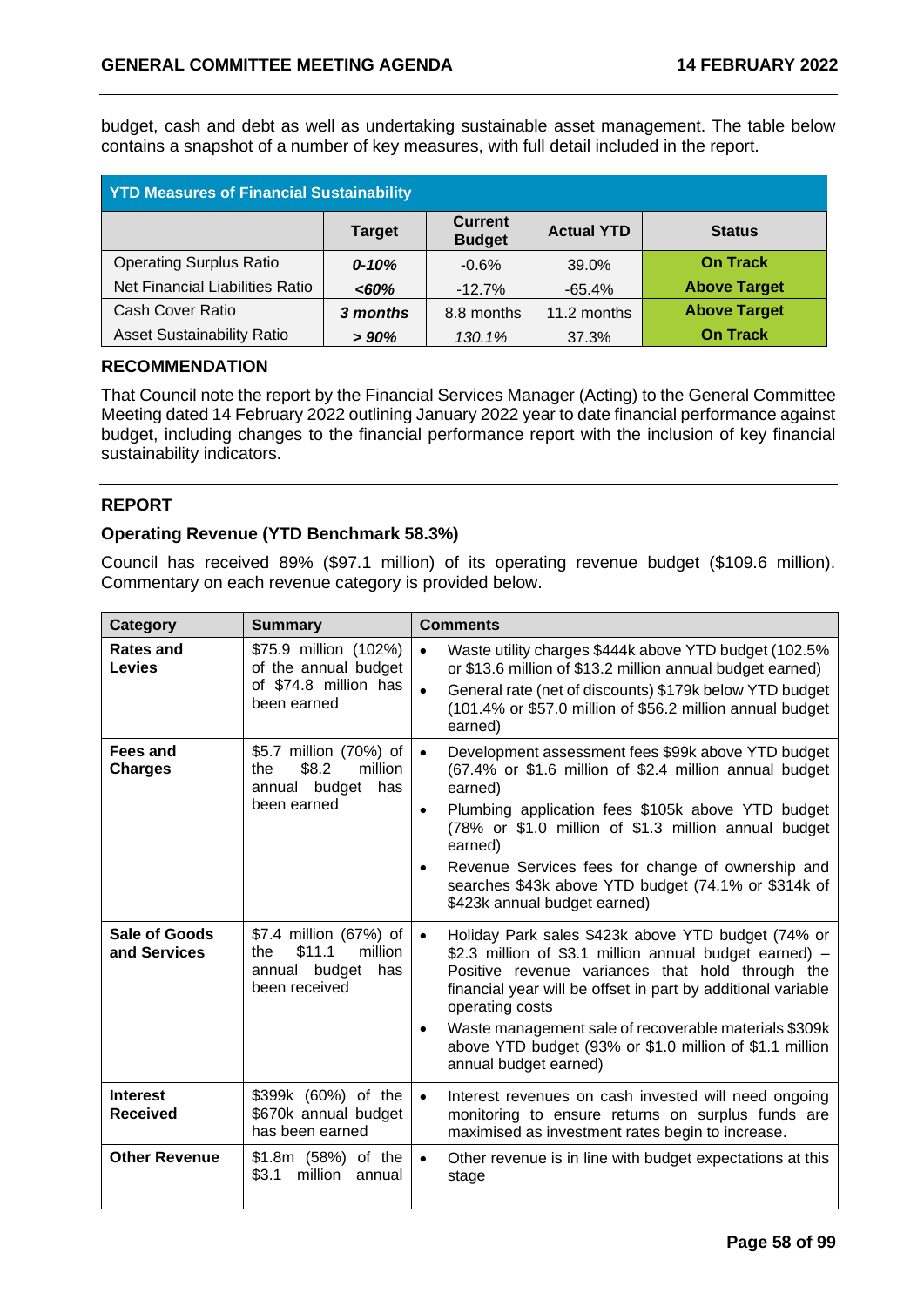| Category                                        | <b>Summary</b>                                                                                  | Comments                                                                                                                                                                                                                                                                                                       |
|-------------------------------------------------|-------------------------------------------------------------------------------------------------|----------------------------------------------------------------------------------------------------------------------------------------------------------------------------------------------------------------------------------------------------------------------------------------------------------------|
|                                                 | budget<br>has<br>been<br>earned                                                                 |                                                                                                                                                                                                                                                                                                                |
| <b>Operating</b><br>Grants,<br><b>Subsidies</b> | \$3.2 million (55%) of<br>\$5.9<br>million<br>the<br>budget<br>has I<br>annual<br>been received | Operating grants are in line with budget expectations at<br>this stage.<br>50% (\$1.2 million) of the financial assistance grant was<br>again prepaid in June 2021 and may impact on Council's<br>2021/22 final operating position if the prepayment<br>approach is discontinued by the Australian government. |
| <b>Unitywater</b><br><b>Distributions</b>       | On track                                                                                        | Unitywater distributions are fixed each year so little<br>budget variance risk                                                                                                                                                                                                                                 |





# **Operating Expenditure (YTD Benchmark 58.3%)**

Actual operating expenditure is currently 54% (\$59.3 million) of full year budget (\$110.1 million). Detailed commentary for each expenditure category is provided below.

| Category                                | <b>Summary</b>                                                                      | <b>Comments</b>                                                                                                                                                                                                                                                                                                                                                                                                                                                                                                                                                                        |
|-----------------------------------------|-------------------------------------------------------------------------------------|----------------------------------------------------------------------------------------------------------------------------------------------------------------------------------------------------------------------------------------------------------------------------------------------------------------------------------------------------------------------------------------------------------------------------------------------------------------------------------------------------------------------------------------------------------------------------------------|
| <b>Employee</b><br><b>Costs</b>         | \$20.8 million (55%) of the<br>annual budget of \$38.1 million<br>has been expended | YTD under expenditure for permanent staff<br>$\bullet$<br>salaries and wages (\$2.5 million) due to position<br>vacancies, partially offset by additional spend<br>on casual staff and external labour hire (\$1.0<br>million).                                                                                                                                                                                                                                                                                                                                                        |
| <b>Materials and</b><br><b>Services</b> | \$26.3 million (51%) of the<br>\$51.1 million annual budget<br>has been expended.   | Waste Management \$271k below YTD budget<br>(54% or \$6.1 million of \$11.3 million annual<br>budget spent)<br>Environment Services costs \$333k below YTD<br>budget (27.3% or \$981k of \$3.6 million annual<br>budget spent) - COVID-19 impacts on staff<br>have delayed project delivery YTD.<br>Libraries & Galleries \$221k below YTD budget<br>(43% or \$777k of \$1.8 million annual budget<br>spent) – timing of programs<br>Development Assessment \$90k below YTD<br>budget (44% or \$741k of \$1.3 million annual<br>budget spent) – timing of development appeal<br>costs. |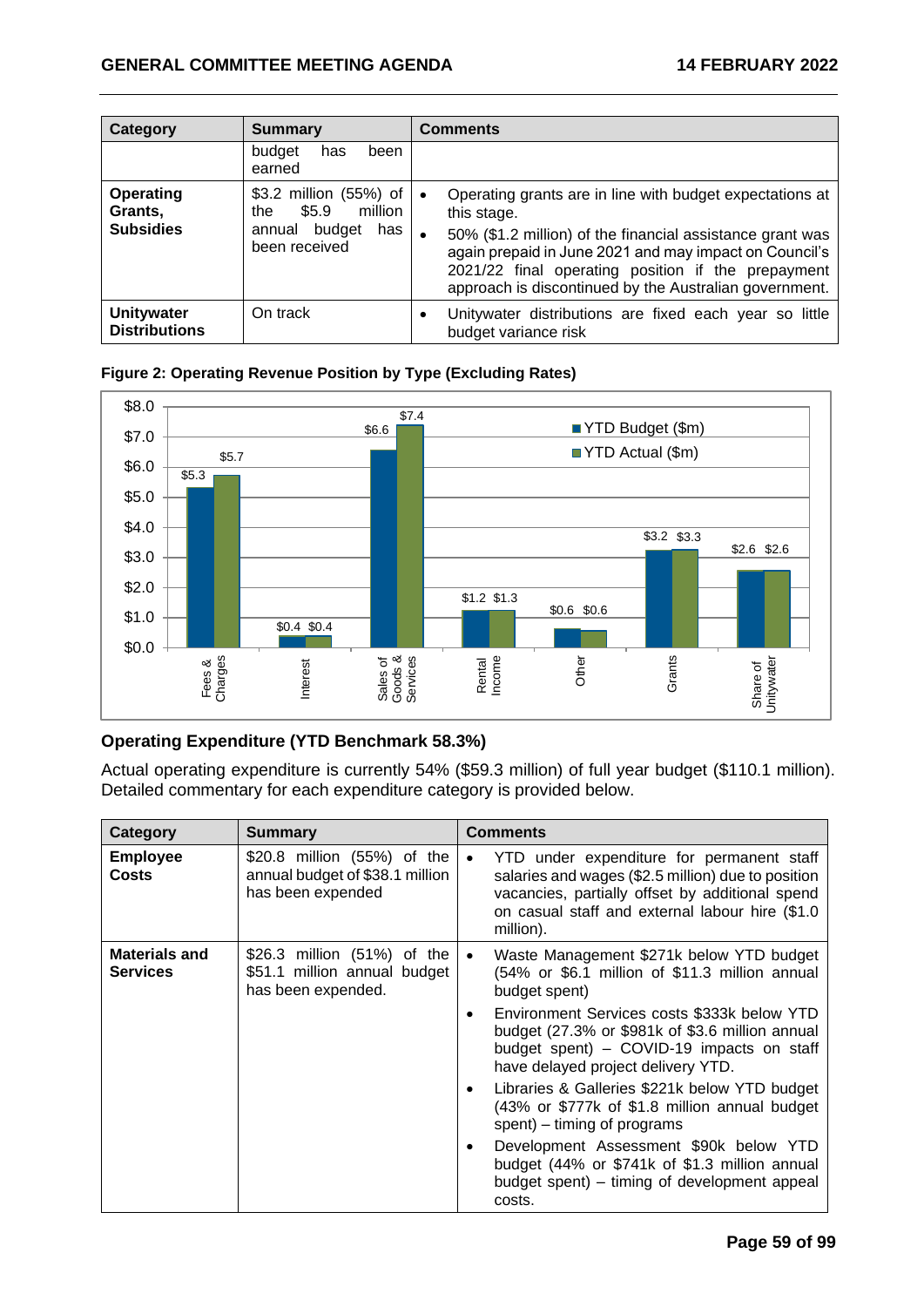| Category              | <b>Summary</b> | <b>Comments</b>                                                                                                                                       |
|-----------------------|----------------|-------------------------------------------------------------------------------------------------------------------------------------------------------|
|                       |                | Holiday Parks \$444k above YTD budget (79%<br>$\bullet$<br>or \$1.3 million of \$1.67 million annual budget<br>spent) – offset by additional revenue. |
| <b>Finance Costs</b>  | On track       | Nil                                                                                                                                                   |
| <b>Depreciation</b>   | On track       | Nil                                                                                                                                                   |
| <b>Other Expenses</b> | On track       | Nil                                                                                                                                                   |



# **Figure 3: Operating Expenditure Position by Type**

# **Tourism and Economic Development Investment Summary**

Council resolved to report on a monthly basis, investment details for tourism and economic development. Expenditure as at 31 January 2022 is outlined below, which includes the first instalment payment to Tourism Noosa under the funding agreement.

| <b>Expenditure</b>       | <b>Annual Budget</b><br>\$m | <b>YTD Budget</b><br>\$m\$ | <b>YTD</b><br><b>Actual</b><br>$\mathsf{sm}$ | YTD<br><b>Varianc</b><br>е |
|--------------------------|-----------------------------|----------------------------|----------------------------------------------|----------------------------|
| Payment to Tourism Noosa | \$2.52                      | \$1.26                     | \$1.26                                       |                            |
| Economic Development     | \$0.96                      | \$0.33                     | \$0.47                                       | (\$0.1)                    |
| <b>Total</b>             | \$3.48                      | \$1.59                     | \$1.73                                       | (\$0.1)                    |

The payment of the second instalment to Tourism Noosa for 2021-22 (\$1.26m) is due in February 2022.

YTD Economic Development expenditure is below budget due to lower employee costs (\$55k), as the Branch Manager was acting as Director of Environment & Sustainable Development for the first part of the financial year. This has also impacted timing for delivery of initiatives under the Local Economic Plan (\$83k).

Tourism and economic development activity is funded through the general rate, with 5.8% of the annual general rate committed towards tourism and economic development. Should actual general rate revenue fall below budget, this does not impact Council's contractual commitment to fully fund all tourism and economic development activity. Any general rate revenue shortfall is funded through other general revenue sources to ensure all planned activities are undertaken in full.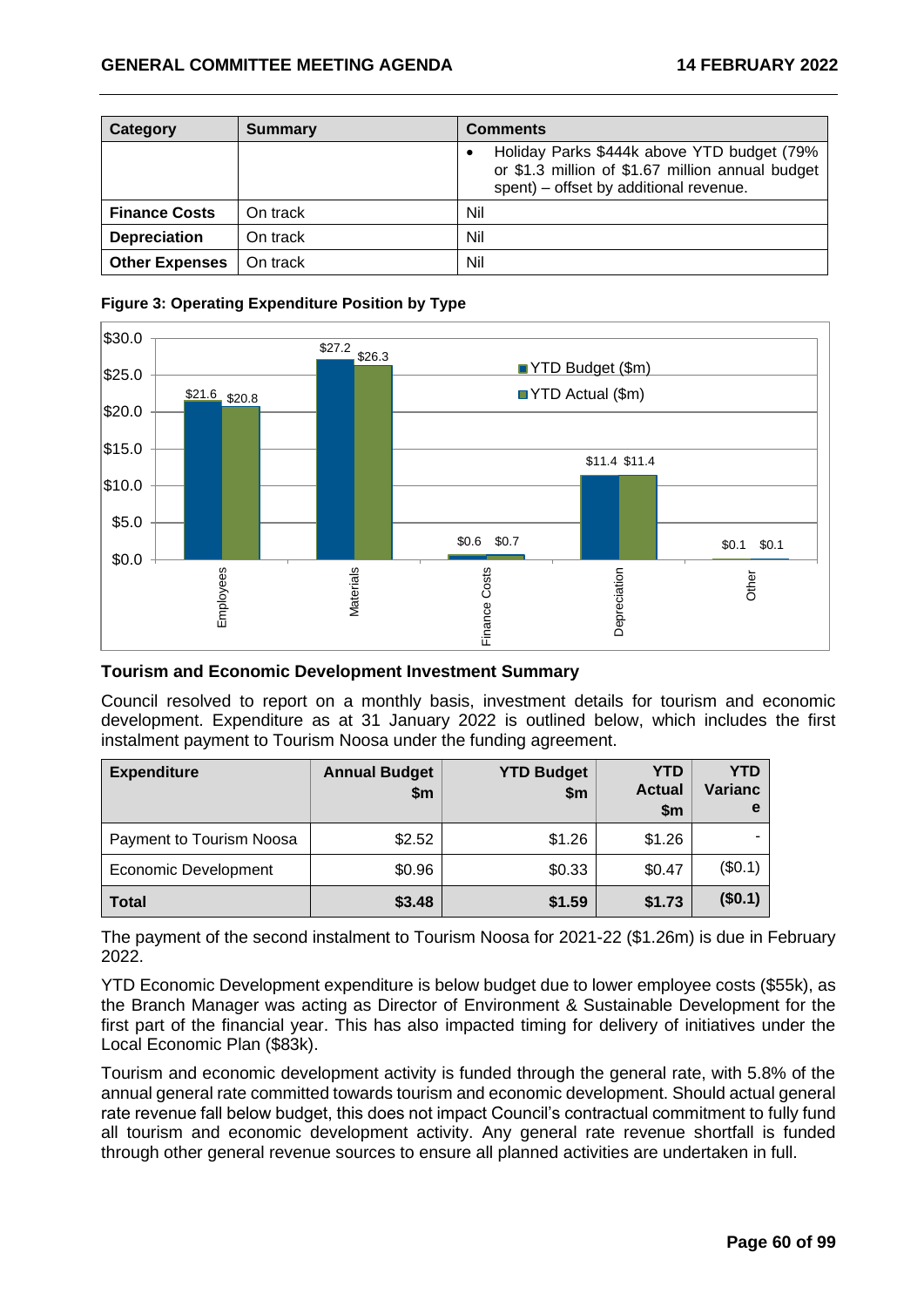# **Capital Revenue**

YTD capital revenue of \$9.8 million received comprises cash contributions from developers (\$1.6 million) and capital grants (\$7.7 million). Note that the timing of capital grant receipts are generally dependent on the timing of grant conditions and also capital delivery performance, and that the timing of the receipt of developer contributions (both cash and contributed) is unpredictable.



#### **Figure 4: Capital Revenue by Type**

# **Capital Program**

Actual capital expenditure (excluding commitments) is \$17.0 million (YTD budget \$20.0 million). Detailed discussion of progress in the delivery of the capital works program is provided through a separate quarterly report by the Asset Planning Manager.

**Figure 5: Capital Program Delivery Performance**



#### **Cash Management and Investment Performance**

Total cash on hand at the end of January was \$83.2 million. Included in this balance are funds held in trust and for restricted purposes (e.g. unexpended levy and grant funds), prepaid grants including the financial assistance grant and other capital works grants, January rates payments received, and unspent monies committed for funding capital projects which are underway and will continue during the financial year.

The following pie charts present the mix of cash held at January 2022 by agency (graph on the left) and by credit risk rating (graph on the right). All funds have been invested in accordance with the Investment Policy and in consideration of the principles of ethical investment, preservation of capital, return on investment and counterparty thresholds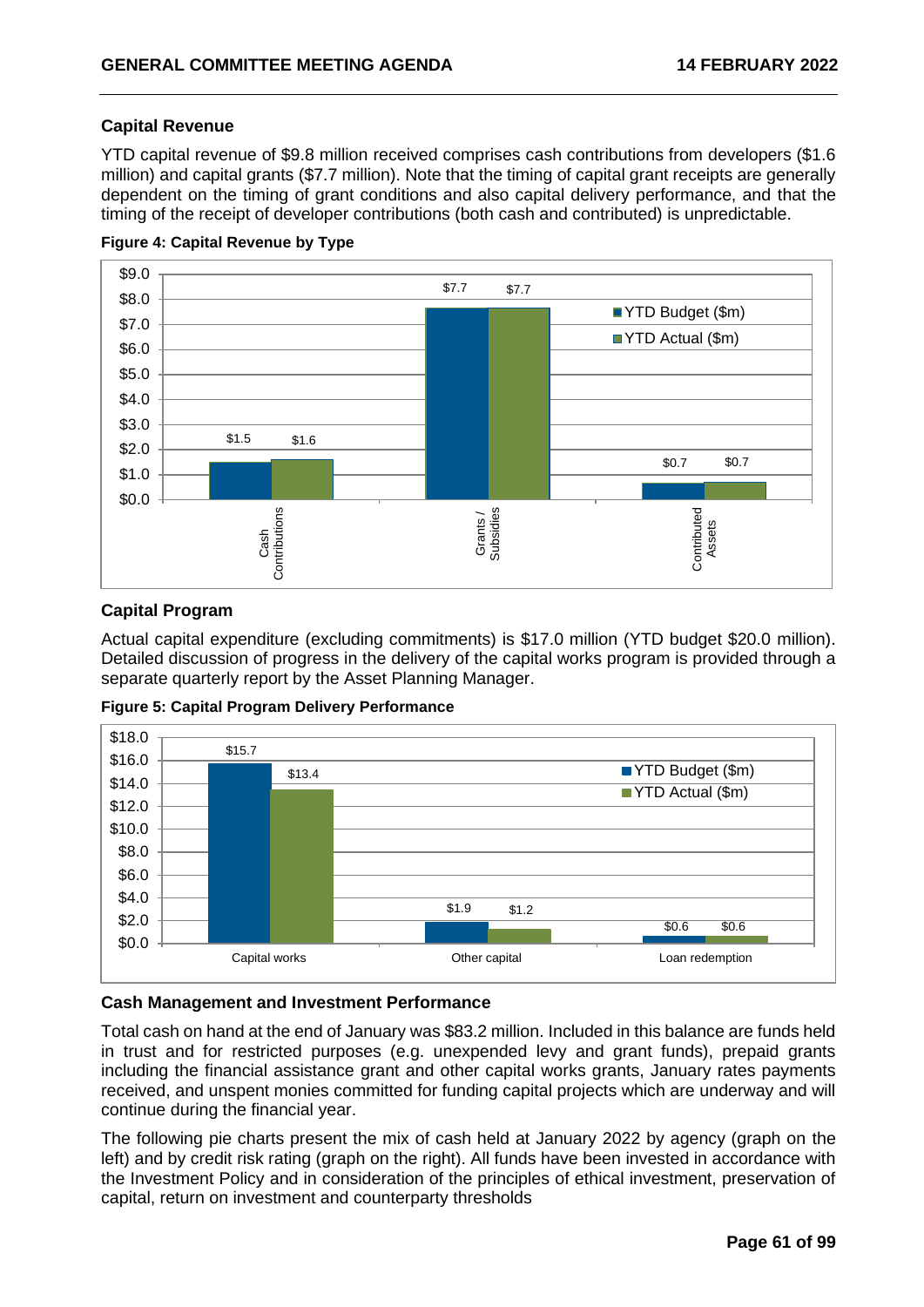

#### **Figure 6: Closing Cash Held by Agency and Credit Rating**

The following chart monitors the 12 month trend on total cash and the agencies invested. While the bulk of cash from the second bi-annual issue of rates and levies is forecast to be received in February, early payments received during January provided for an increase in cash overall of \$7 million. These funds will be reinvested in line with Council's Investment Policy.





# **Measures of Financial Sustainability**

The following table incorporates a set of financial sustainability indicators to further assist in managing Council financial performance. There are no current emerging risks regarding performance noting the early stage of the financial year.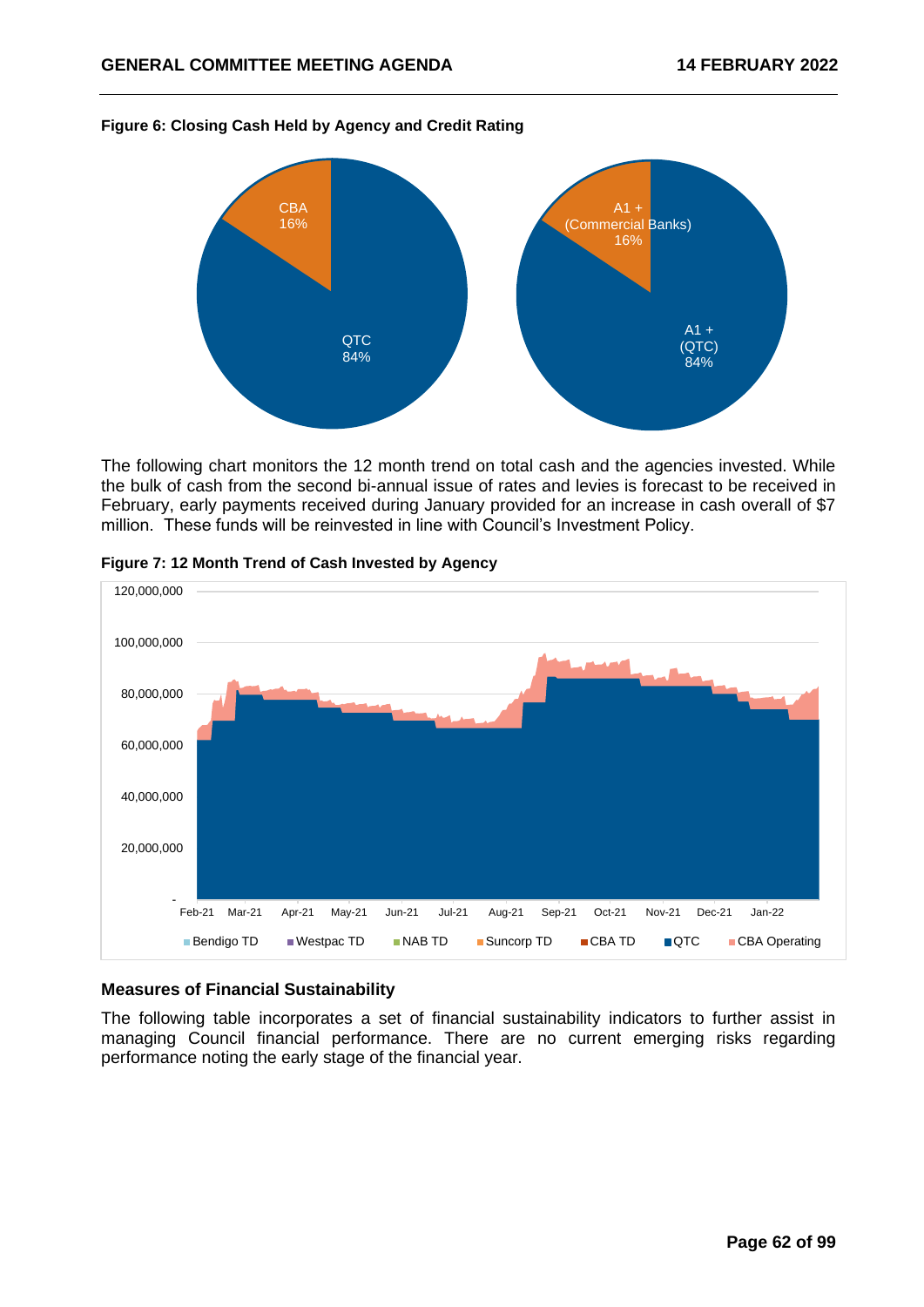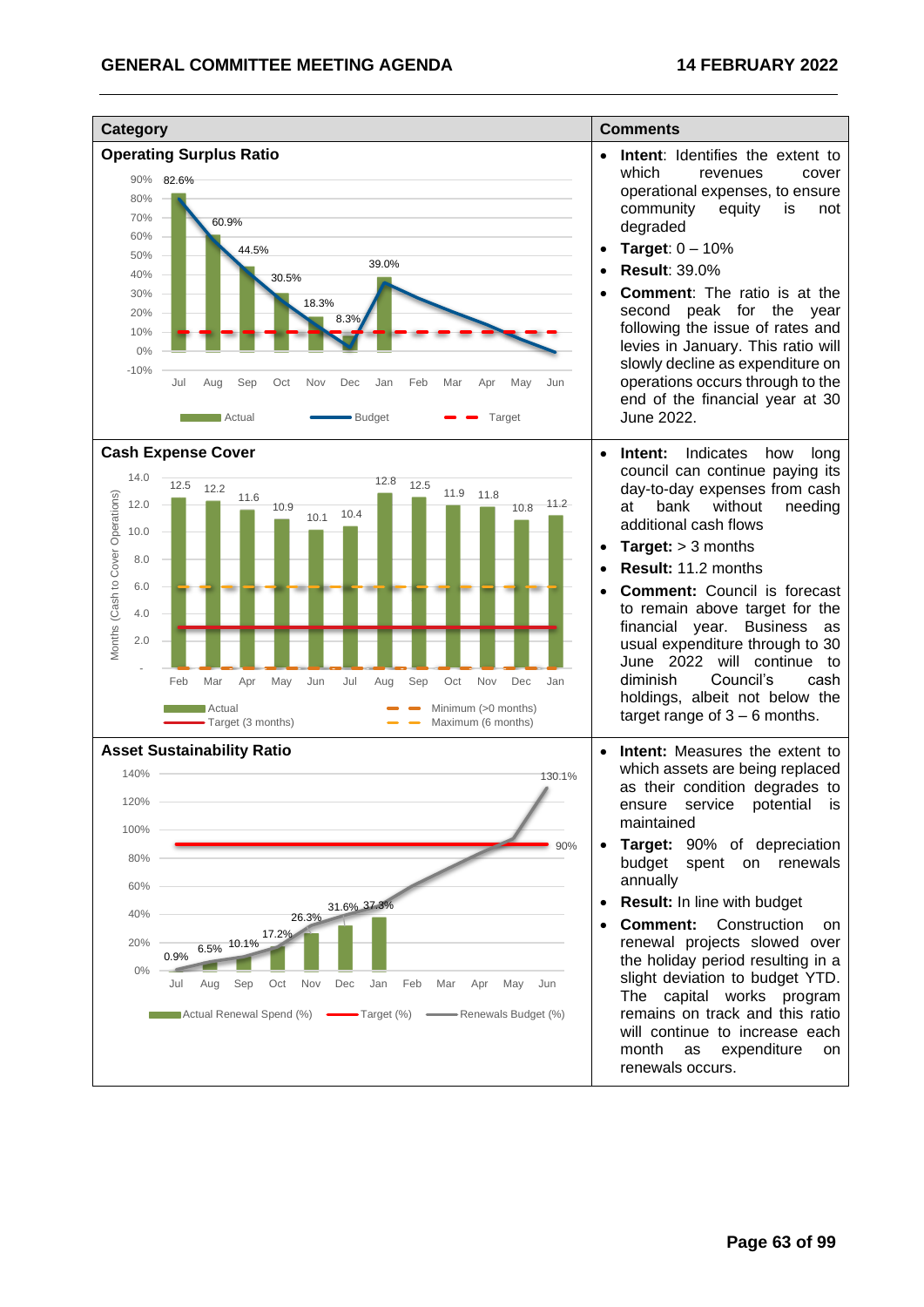

# **Previous Council Consideration**

Nil.

# **Finance**

As above.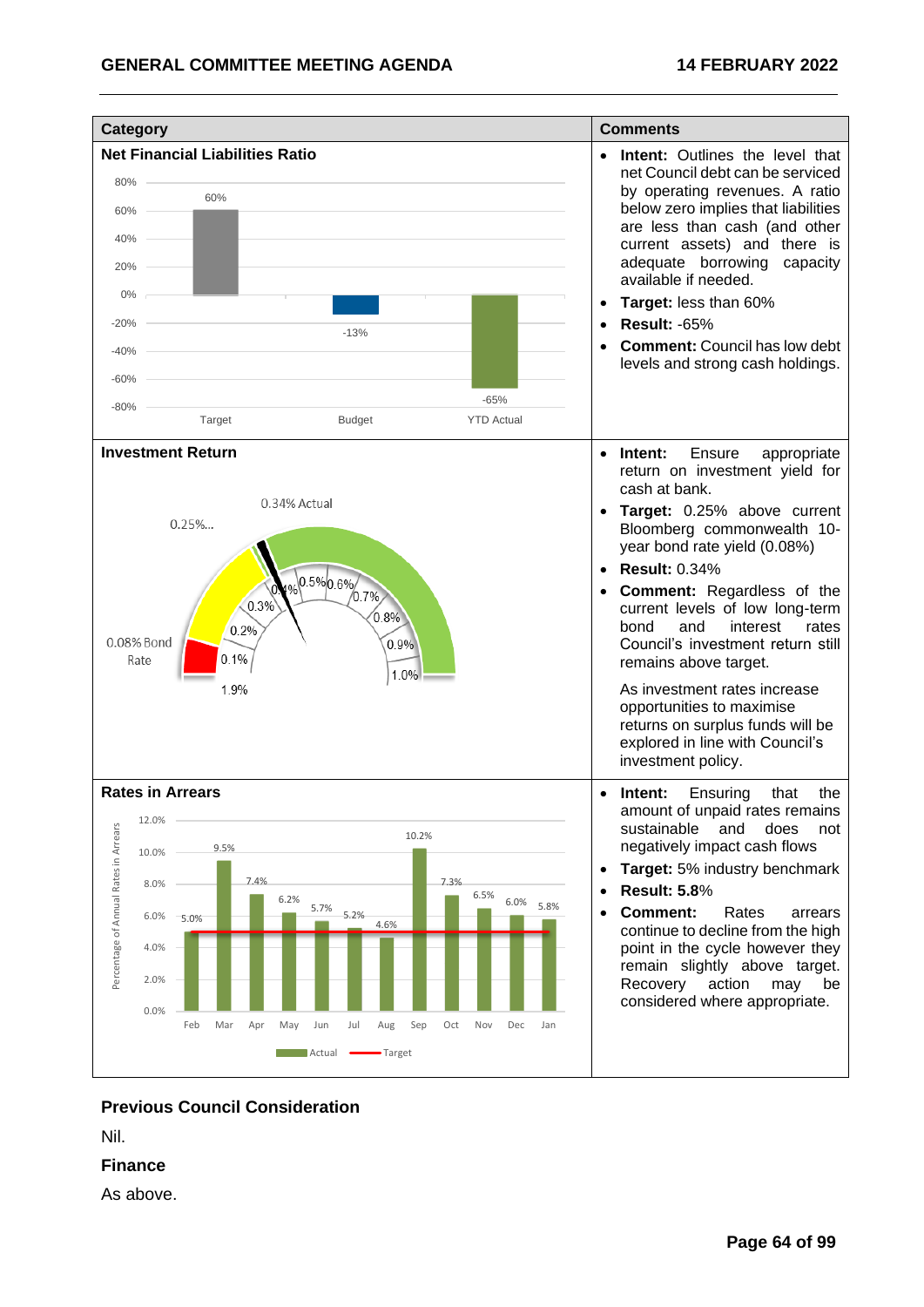# **Risks & Opportunities**

Council's risk register includes a number of risks that could impact on ongoing financial sustainability.

Some examples of identified risks within the register that could have potential impact on Council's operational performance, capital program delivery, cashflow and cash reserves include:

- Substantial damage to or failure of Council infrastructure due to natural disaster or other emergent issue that may require significant unplanned investment;
- Closure of Council facilities due to ongoing Covid 19 restrictions;
- A prolonged IT system failure affecting Council's ability to deliver services or issue rates notices;
- Economic conditions affecting ratepayers' ability to pay rates;
- Market driven increases in construction and operational costs significantly above estimates;
- Labour and material shortages and delays.

Actions to manage and mitigate financial risk on these factors include monthly ongoing financial reporting to identify and address issues, conservative budgeting and compliance with the Financial Sustainability Policy, regular budget reviews, effective liquidity management to ensure sufficient fiscal flexibility, as well as the Reserves and Restricted Cash policy requiring both a disaster management reserve and 3 months cash cover reserves to fund emergent matters.

# **Consultation**

## **External Consultation - Community & Stakeholder**

Nil.

## **Internal Consultation**

All areas of Council are consulted as part of the regular monitoring of budget performance.

Departments/Sections Consulted:

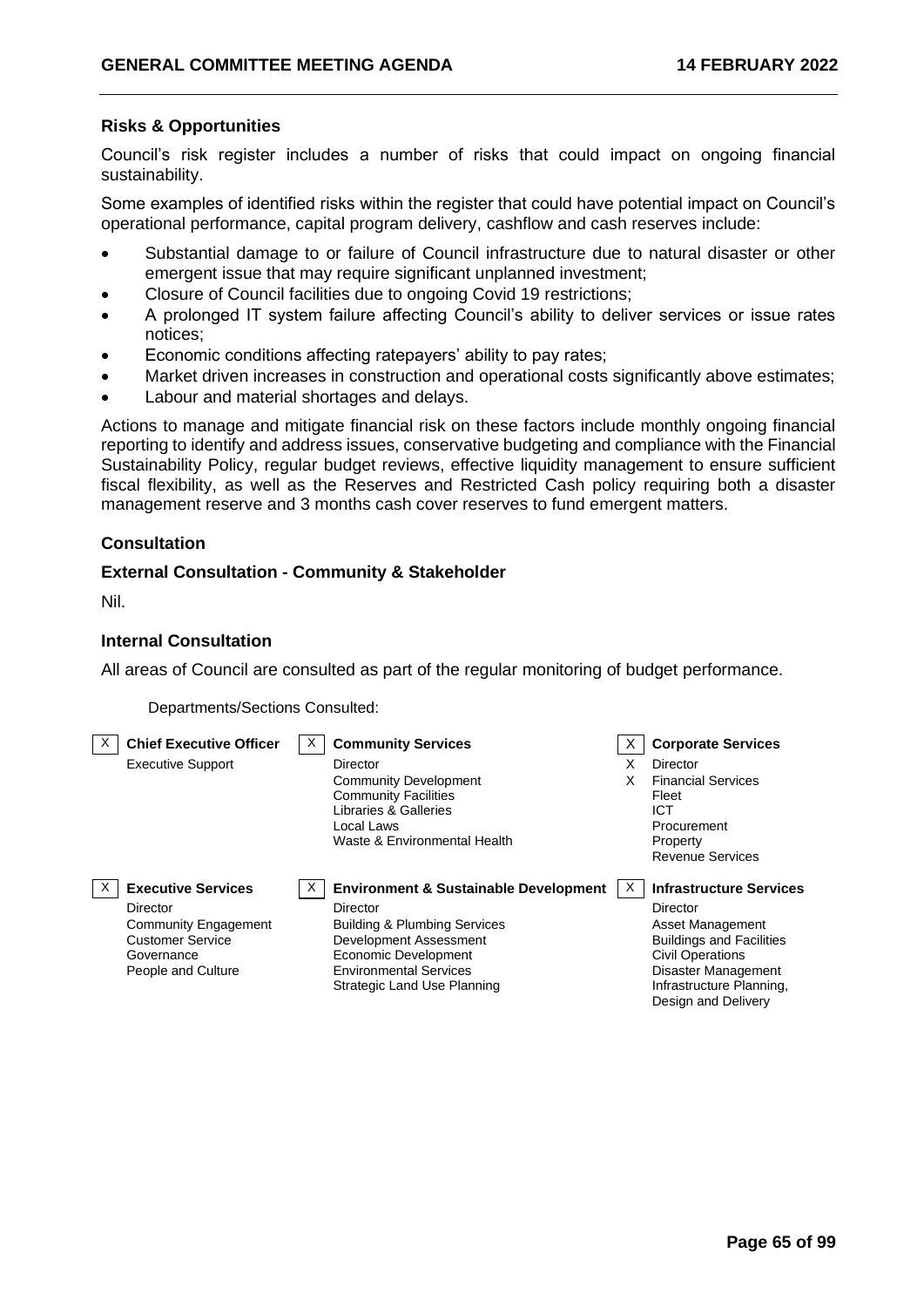# **Noosa Council**

# Statement of Income and Expenditure<br>For the Year Ended 30 June 2022<br>As at 31 January 2022

|                                                       | Current       | Current       |               |                 |               |
|-------------------------------------------------------|---------------|---------------|---------------|-----------------|---------------|
|                                                       | <b>Budget</b> | <b>Budget</b> | <b>Actual</b> | <b>Variance</b> | <b>Annual</b> |
|                                                       | 2022          | <b>YTD</b>    | <b>YTD</b>    | <b>YTD</b>      | <b>Budget</b> |
|                                                       | ( \$'000)     | (S'000)       | (S'000)       | (\$'000)        | %             |
| <b>Profit and Loss Statement</b>                      |               |               |               |                 |               |
| <b>Revenue</b>                                        |               |               |               |                 |               |
| <b>Recurrent Revenue</b>                              |               |               |               |                 |               |
| Rates, levies and charges                             | 74.794        | 75,401        | 75,989        | 588             | 102%          |
| Fees and charges                                      | 8.246         | 5.326         | 5.732         | 406             | 70%           |
| Interest received                                     | 670           | 394           | 399           | 5               | 60%           |
| Sale of Goods and major services                      | 11.094        | 6.573         | 7.401         | 828             | 67%           |
| Sale of contract and recoverable works                | 23            |               | O             | 0               | 1%            |
| Rental & lease income                                 | 1.885         | 1.243         | 1.254         | 11              | 67%           |
| Other income                                          | 1.244         | 636           | 574           | (63)            | 46%           |
| Grants, subsidies, contributions and donations        | 5,925         | 3.241         | 3,257         | 17              | 55%           |
| <b>Unitwater Distributions</b>                        | 5,650         | 2.571         | 2.571         |                 | 46%           |
|                                                       | 109,530       | 95,384        | 97.176        | 1.792           | 89%           |
| <b>Expenses</b>                                       |               |               |               |                 |               |
| <b>Recurrent Expenses</b>                             |               |               |               |                 |               |
| <b>Employee benefits</b>                              | 38,134        | 21,566        | 20,786        | 780             | 55%           |
| Materials and services                                | 51.091        | 27.202        | 26,305        | 897             | 51%           |
| <b>Finance costs</b>                                  | 1.114         | 641           | 655           | (13)            | 59%           |
| Depreciation                                          | 19,589        | 11.427        | 11.429        | (2)             | 58%           |
| Other expenses                                        | 233           | 140           | 96            | 44              | 41%           |
|                                                       | 110.161       | 60.977        | 59.270        | 1.707           | 54%           |
| <b>Operating Result</b>                               | (631)         | 34,407        | 37,906        | 3,499           |               |
| <b>Summary of Capital Expenditure and Funding</b>     |               |               |               |                 |               |
| <b>Capital Funding</b>                                |               |               |               |                 |               |
| Capital cash contributions and infrastructure charges | 1.397         | 1.509         | 1.617         | 108             | 116%          |
| <b>Contributed assets</b>                             | 1.500         | 655           | 691           | 36              | 46%           |
| Capital grants and subsidies                          | 18,963        | 7.665         | 7.665         |                 | 40%           |
| Cash / revenue                                        | 22,860        | 10.828        | 8.561         | (2.266)         | 37%           |
| New loan borrowings                                   | 4,859         |               |               |                 | 0%            |
| Other capital revenue                                 |               |               |               |                 | 0%            |
| <b>Total Capital Funding</b>                          | 49.579        | 20,657        | 18,534        | (2, 123)        |               |
| <b>Capital Expenditure</b>                            |               |               |               |                 |               |
| <b>Contributed assets</b>                             | 1,500         | 655           | 691           | 36              | 46%           |
| Capital works - constructed assets                    | 41,990        | 17.263        | 14.766        | (2, 497)        | 35%           |
| Capital works - other capital                         | 4,792         | 2.090         | 1.545         | (545)           | 32%           |
| Loan redemption                                       | 1.297         | 648           | 648           |                 | 50%           |
| Other capital expenses                                |               |               | 883           | 883             | 0%            |
| <b>Total Capital Expenditure</b>                      | 49.579        | 20.657        | 18,534        | (2.123)         |               |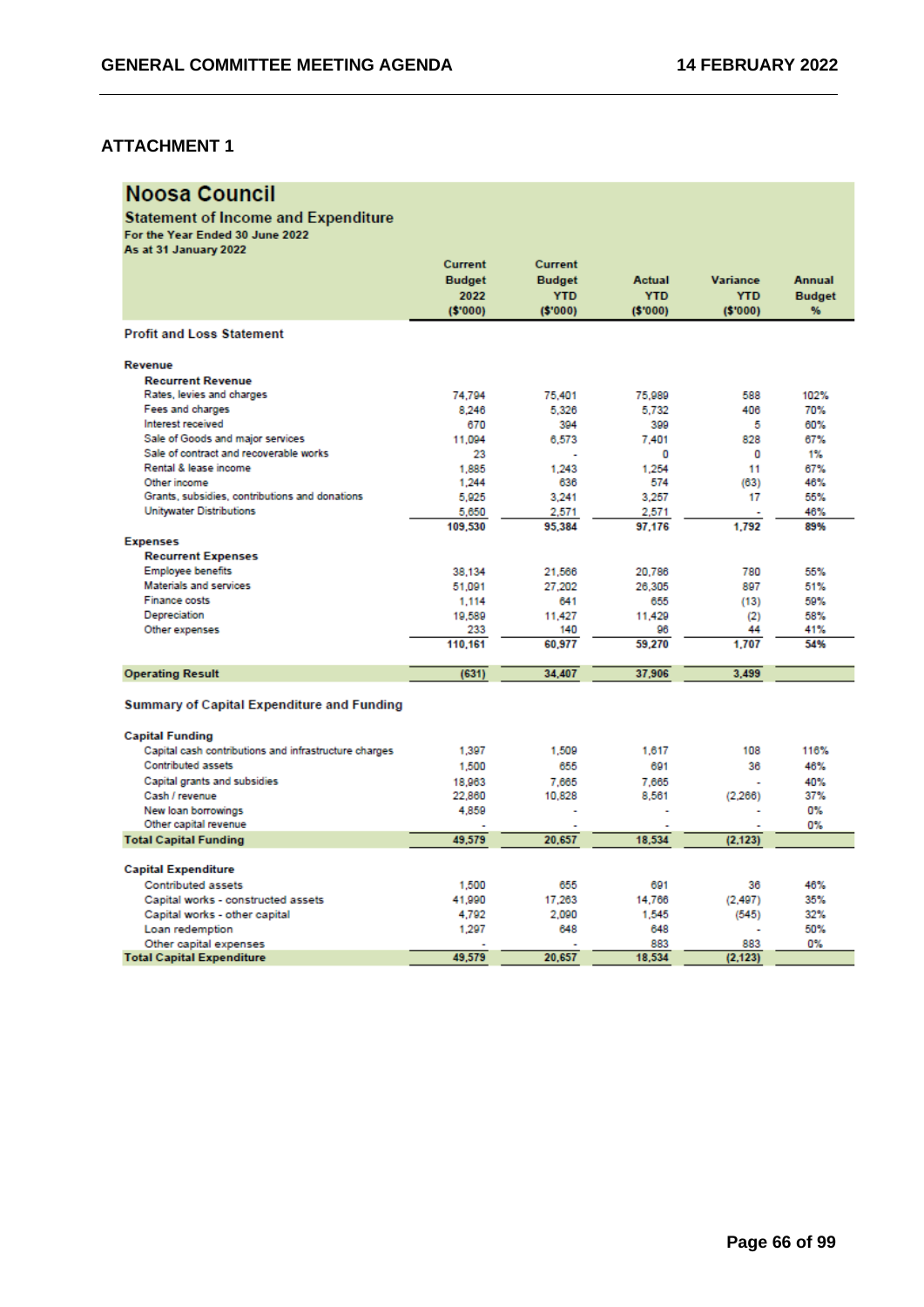|  | <b>Noosa Council</b> |  |
|--|----------------------|--|
|  |                      |  |
|  |                      |  |

Noosa Council<br>Statement of Financial Position<br>For the Year Ended 30 June 2021<br>As at 31 January 2022

|                                      | 2022 Year End |           |           |
|--------------------------------------|---------------|-----------|-----------|
|                                      | Forecast      | 2022 YTD  | 2021      |
|                                      | (5'000)       | (5'000)   | (\$'000)  |
| <b>Current Assets</b>                |               |           |           |
| Cash and cash equivalents            | 65,875        | 83.229    | 68,895    |
| Trade and other receivables          | 10.286        | 39.863    | 7.467     |
| Inventories                          | 144           | 151       | 144       |
| <b>Contract Assets</b>               |               | 487       | 487       |
| Other current assets                 | 3,425         | 4.257     | 4,955     |
|                                      | 79.730        | 127.988   | 81,948    |
| Non Current Assets held for sale     |               |           |           |
| <b>Total Current Assets</b>          | 79,730        | 127,988   | 81,948    |
| <b>Non Current Assets</b>            |               |           |           |
| Trade and other receivables.         | 53.761        | 49.468    | 49,468    |
| Other non current Assets             |               |           |           |
| <b>Investments</b>                   | 88,040        | 92.434    | 92.434    |
| Investment property                  | 3,000         | 2.900     | 2,900     |
| Property, plant and equipment        | 999.038       | 957.683   | 952,579   |
| <b>Right of Use Assets</b>           | 89            | 89        | 89        |
| Intangible assets                    | 2.925         | 2.831     | 3.036     |
| <b>Total Non Current Assets</b>      | 1,146,853     | 1.105.404 | 1,100,506 |
| <b>Total Assets</b>                  | 1,226,584     | 1,233,392 | 1,182,454 |
|                                      |               |           |           |
| <b>Current Liabilities</b>           |               |           |           |
| Trade and other payables             | 7.334         | 14.269    | 10,468    |
| <b>Contract Liabilities</b>          | 4.377         | 4.377     | 4.377     |
| <b>Borrowings</b>                    | 946           | 629       | 955       |
| <b>Lease Liablities</b>              | 25            | 25        | 25        |
| <b>Provisions</b>                    | 8.103         | 5.087     | 4.947     |
| Other                                | 3,998         | 3,138     | 2,898     |
| <b>Total Current Liabilities</b>     | 24.783        | 27,525    | 23,669    |
| <b>Non Current Liabilities</b>       |               |           |           |
| Borrowings                           | 24.390        | 20.258    | 20.258    |
| Lease Liabilities                    | 66            | 66        | 66        |
| <b>Provisions</b>                    | 16,555        | 16,555    | 16,555    |
| <b>Total Non Current Liabilities</b> | 41.011        | 36,879    | 36,879    |
|                                      |               |           |           |
| <b>Total Liabilities</b>             | 65,794        | 64.404    | 60,549    |
| <b>Net Community Assets</b>          | 1,160,791     | 1,168,987 | 1,121,905 |
|                                      |               |           |           |
| <b>Community Equity</b>              |               |           |           |
| <b>Asset Revaluation Surplus</b>     | 126,129       | 108.561   | 108,473   |
| Retained Surplus / (Defeciency)      |               |           |           |
| <b>Shire Capital</b>                 | 1,034,661     | 1.013.432 | 999.512   |
| <b>Current Year Net Earnings</b>     |               | 46,995    | 13,920    |
| <b>Total Community Equity</b>        | 1,160,790     | 1.168.987 | 1,121,905 |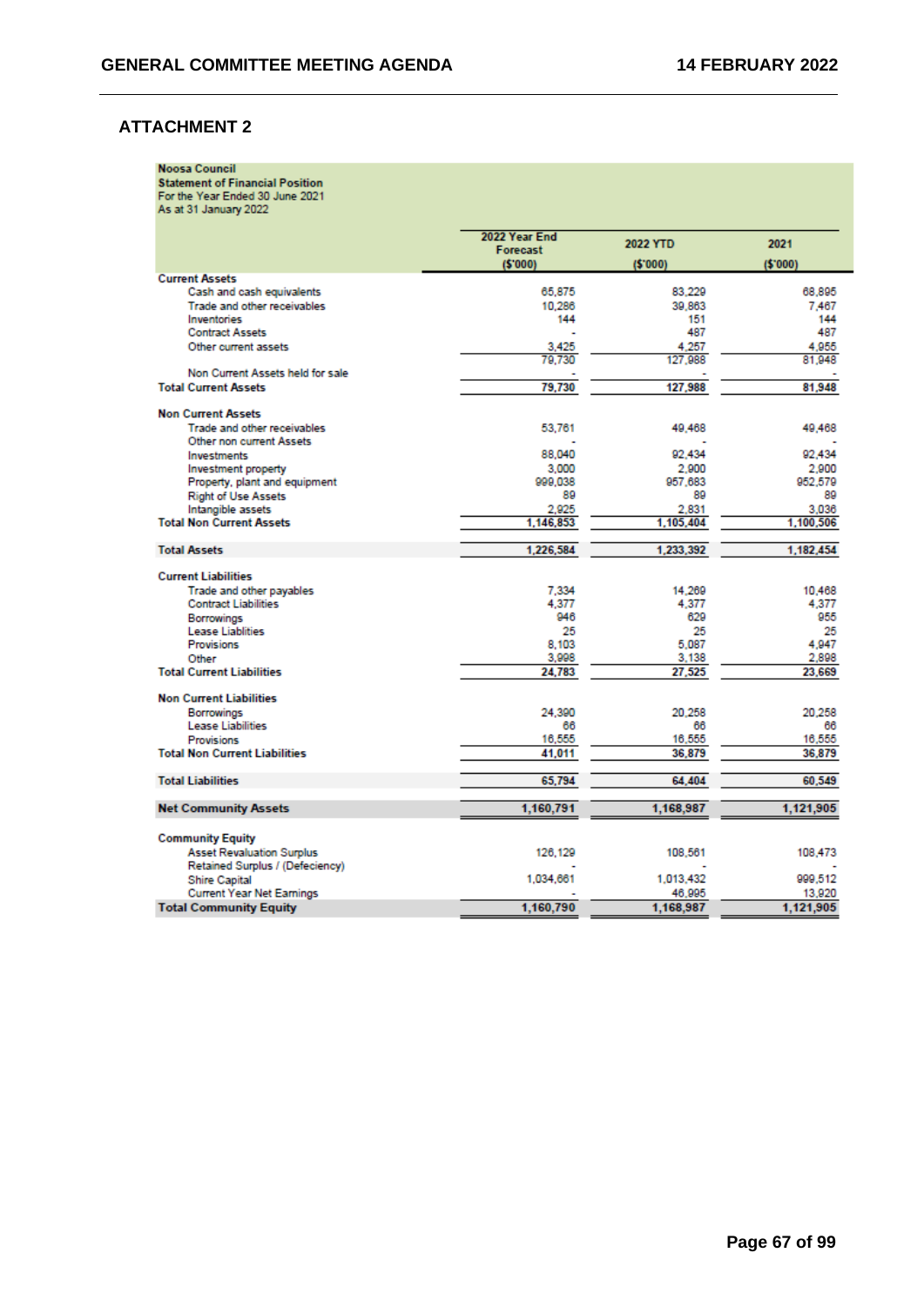| As at 31 January 2022<br><b>Actual</b><br>Current<br><b>Actual</b><br><b>Full Year</b><br><b>YTD</b><br><b>Budget</b><br>2022<br>2022<br>2021<br>( \$'000)<br>(5'000)<br>(S'000)<br>Cash flows from operating activities<br><b>Cash Flows from Operating Activities</b><br><b>Receipts from Customers</b><br>94.649<br>62,254<br>93,975<br>Payments to Suppliers and Employees<br>(90.066)<br>(47, 666)<br>(84, 528)<br>4.582<br>14,588<br>9.447<br><b>Receipts:</b><br>Investment and Interest Revenue Received<br>3.401<br>3.270<br>1,408<br>Rental Income<br>1,873<br>1,254<br>1.365<br>5,887<br>3.257<br>Non Capital Grants and Contributions<br>6,085<br><b>Income Tax Equivalent Received</b><br>1,200<br>932<br>1,450<br>Income from Equity Investments<br>1,850<br>630<br>1,600<br>Payments:<br><b>Borrowing Costs</b><br>(2, 499)<br><b>Interest Expense</b><br>(516)<br>(83)<br>(131)<br>Net Cash Inflow/(Outflow) from Operating Activities<br>18,146<br>21.986<br>20,719<br><b>Cash Flows from Investing Activities</b><br><b>Receipts:</b><br>Proceeds of Sale of Property, Plant and Equipment<br>103<br>217<br>Grants, Subsidies, Contributions and Donations<br>20,360<br>9,282<br>13,679<br>Payments:<br>Payments of Property, Plant and Equipment<br>(45, 953)<br>(16, 192)<br>(22, 721)<br>Payments for Intangible Assets<br>(829)<br>(343)<br>(1, 385)<br>Net Movement in Loans and Advances<br>125<br>125<br>Net Cash Inflow/(Outflow) from Investing Activities<br>(26, 422)<br>(7,025)<br>(10, 085)<br><b>Cash Flows from Financing Activities</b><br><b>Receipts:</b><br>Proceeds from Borrowings<br>4,859<br>2.500<br>Payments:<br>(736)<br>(626)<br>(1, 263)<br>Repayment of Borrowings<br>1,237<br>4,123<br>(626)<br>Net Cash Inflow/(Outflow) from Financing Activities<br>11,871<br>14,335<br>Net Increase/(Decrease) in Cash and Cash Equivalents held<br>(4, 153)<br>Cash and Cash Equivalents at the beginning of the reporting period<br>70,028<br>68,894<br>57,023 | <b>Noosa Council</b><br><b>Statement of Cash Flows</b><br>For the Year Ended 30 June 2021 |        |        |        |
|------------------------------------------------------------------------------------------------------------------------------------------------------------------------------------------------------------------------------------------------------------------------------------------------------------------------------------------------------------------------------------------------------------------------------------------------------------------------------------------------------------------------------------------------------------------------------------------------------------------------------------------------------------------------------------------------------------------------------------------------------------------------------------------------------------------------------------------------------------------------------------------------------------------------------------------------------------------------------------------------------------------------------------------------------------------------------------------------------------------------------------------------------------------------------------------------------------------------------------------------------------------------------------------------------------------------------------------------------------------------------------------------------------------------------------------------------------------------------------------------------------------------------------------------------------------------------------------------------------------------------------------------------------------------------------------------------------------------------------------------------------------------------------------------------------------------------------------------------------------------------------------------------------------------------------------------------------------------------------------------------|-------------------------------------------------------------------------------------------|--------|--------|--------|
|                                                                                                                                                                                                                                                                                                                                                                                                                                                                                                                                                                                                                                                                                                                                                                                                                                                                                                                                                                                                                                                                                                                                                                                                                                                                                                                                                                                                                                                                                                                                                                                                                                                                                                                                                                                                                                                                                                                                                                                                      |                                                                                           |        |        |        |
|                                                                                                                                                                                                                                                                                                                                                                                                                                                                                                                                                                                                                                                                                                                                                                                                                                                                                                                                                                                                                                                                                                                                                                                                                                                                                                                                                                                                                                                                                                                                                                                                                                                                                                                                                                                                                                                                                                                                                                                                      |                                                                                           |        |        |        |
|                                                                                                                                                                                                                                                                                                                                                                                                                                                                                                                                                                                                                                                                                                                                                                                                                                                                                                                                                                                                                                                                                                                                                                                                                                                                                                                                                                                                                                                                                                                                                                                                                                                                                                                                                                                                                                                                                                                                                                                                      |                                                                                           |        |        |        |
|                                                                                                                                                                                                                                                                                                                                                                                                                                                                                                                                                                                                                                                                                                                                                                                                                                                                                                                                                                                                                                                                                                                                                                                                                                                                                                                                                                                                                                                                                                                                                                                                                                                                                                                                                                                                                                                                                                                                                                                                      |                                                                                           |        |        |        |
|                                                                                                                                                                                                                                                                                                                                                                                                                                                                                                                                                                                                                                                                                                                                                                                                                                                                                                                                                                                                                                                                                                                                                                                                                                                                                                                                                                                                                                                                                                                                                                                                                                                                                                                                                                                                                                                                                                                                                                                                      |                                                                                           |        |        |        |
|                                                                                                                                                                                                                                                                                                                                                                                                                                                                                                                                                                                                                                                                                                                                                                                                                                                                                                                                                                                                                                                                                                                                                                                                                                                                                                                                                                                                                                                                                                                                                                                                                                                                                                                                                                                                                                                                                                                                                                                                      |                                                                                           |        |        |        |
|                                                                                                                                                                                                                                                                                                                                                                                                                                                                                                                                                                                                                                                                                                                                                                                                                                                                                                                                                                                                                                                                                                                                                                                                                                                                                                                                                                                                                                                                                                                                                                                                                                                                                                                                                                                                                                                                                                                                                                                                      |                                                                                           |        |        |        |
|                                                                                                                                                                                                                                                                                                                                                                                                                                                                                                                                                                                                                                                                                                                                                                                                                                                                                                                                                                                                                                                                                                                                                                                                                                                                                                                                                                                                                                                                                                                                                                                                                                                                                                                                                                                                                                                                                                                                                                                                      |                                                                                           |        |        |        |
|                                                                                                                                                                                                                                                                                                                                                                                                                                                                                                                                                                                                                                                                                                                                                                                                                                                                                                                                                                                                                                                                                                                                                                                                                                                                                                                                                                                                                                                                                                                                                                                                                                                                                                                                                                                                                                                                                                                                                                                                      |                                                                                           |        |        |        |
|                                                                                                                                                                                                                                                                                                                                                                                                                                                                                                                                                                                                                                                                                                                                                                                                                                                                                                                                                                                                                                                                                                                                                                                                                                                                                                                                                                                                                                                                                                                                                                                                                                                                                                                                                                                                                                                                                                                                                                                                      |                                                                                           |        |        |        |
|                                                                                                                                                                                                                                                                                                                                                                                                                                                                                                                                                                                                                                                                                                                                                                                                                                                                                                                                                                                                                                                                                                                                                                                                                                                                                                                                                                                                                                                                                                                                                                                                                                                                                                                                                                                                                                                                                                                                                                                                      |                                                                                           |        |        |        |
|                                                                                                                                                                                                                                                                                                                                                                                                                                                                                                                                                                                                                                                                                                                                                                                                                                                                                                                                                                                                                                                                                                                                                                                                                                                                                                                                                                                                                                                                                                                                                                                                                                                                                                                                                                                                                                                                                                                                                                                                      |                                                                                           |        |        |        |
|                                                                                                                                                                                                                                                                                                                                                                                                                                                                                                                                                                                                                                                                                                                                                                                                                                                                                                                                                                                                                                                                                                                                                                                                                                                                                                                                                                                                                                                                                                                                                                                                                                                                                                                                                                                                                                                                                                                                                                                                      |                                                                                           |        |        |        |
|                                                                                                                                                                                                                                                                                                                                                                                                                                                                                                                                                                                                                                                                                                                                                                                                                                                                                                                                                                                                                                                                                                                                                                                                                                                                                                                                                                                                                                                                                                                                                                                                                                                                                                                                                                                                                                                                                                                                                                                                      |                                                                                           |        |        |        |
|                                                                                                                                                                                                                                                                                                                                                                                                                                                                                                                                                                                                                                                                                                                                                                                                                                                                                                                                                                                                                                                                                                                                                                                                                                                                                                                                                                                                                                                                                                                                                                                                                                                                                                                                                                                                                                                                                                                                                                                                      |                                                                                           |        |        |        |
|                                                                                                                                                                                                                                                                                                                                                                                                                                                                                                                                                                                                                                                                                                                                                                                                                                                                                                                                                                                                                                                                                                                                                                                                                                                                                                                                                                                                                                                                                                                                                                                                                                                                                                                                                                                                                                                                                                                                                                                                      |                                                                                           |        |        |        |
|                                                                                                                                                                                                                                                                                                                                                                                                                                                                                                                                                                                                                                                                                                                                                                                                                                                                                                                                                                                                                                                                                                                                                                                                                                                                                                                                                                                                                                                                                                                                                                                                                                                                                                                                                                                                                                                                                                                                                                                                      |                                                                                           |        |        |        |
|                                                                                                                                                                                                                                                                                                                                                                                                                                                                                                                                                                                                                                                                                                                                                                                                                                                                                                                                                                                                                                                                                                                                                                                                                                                                                                                                                                                                                                                                                                                                                                                                                                                                                                                                                                                                                                                                                                                                                                                                      |                                                                                           |        |        |        |
|                                                                                                                                                                                                                                                                                                                                                                                                                                                                                                                                                                                                                                                                                                                                                                                                                                                                                                                                                                                                                                                                                                                                                                                                                                                                                                                                                                                                                                                                                                                                                                                                                                                                                                                                                                                                                                                                                                                                                                                                      |                                                                                           |        |        |        |
|                                                                                                                                                                                                                                                                                                                                                                                                                                                                                                                                                                                                                                                                                                                                                                                                                                                                                                                                                                                                                                                                                                                                                                                                                                                                                                                                                                                                                                                                                                                                                                                                                                                                                                                                                                                                                                                                                                                                                                                                      |                                                                                           |        |        |        |
|                                                                                                                                                                                                                                                                                                                                                                                                                                                                                                                                                                                                                                                                                                                                                                                                                                                                                                                                                                                                                                                                                                                                                                                                                                                                                                                                                                                                                                                                                                                                                                                                                                                                                                                                                                                                                                                                                                                                                                                                      |                                                                                           |        |        |        |
|                                                                                                                                                                                                                                                                                                                                                                                                                                                                                                                                                                                                                                                                                                                                                                                                                                                                                                                                                                                                                                                                                                                                                                                                                                                                                                                                                                                                                                                                                                                                                                                                                                                                                                                                                                                                                                                                                                                                                                                                      |                                                                                           |        |        |        |
|                                                                                                                                                                                                                                                                                                                                                                                                                                                                                                                                                                                                                                                                                                                                                                                                                                                                                                                                                                                                                                                                                                                                                                                                                                                                                                                                                                                                                                                                                                                                                                                                                                                                                                                                                                                                                                                                                                                                                                                                      |                                                                                           |        |        |        |
|                                                                                                                                                                                                                                                                                                                                                                                                                                                                                                                                                                                                                                                                                                                                                                                                                                                                                                                                                                                                                                                                                                                                                                                                                                                                                                                                                                                                                                                                                                                                                                                                                                                                                                                                                                                                                                                                                                                                                                                                      |                                                                                           |        |        |        |
|                                                                                                                                                                                                                                                                                                                                                                                                                                                                                                                                                                                                                                                                                                                                                                                                                                                                                                                                                                                                                                                                                                                                                                                                                                                                                                                                                                                                                                                                                                                                                                                                                                                                                                                                                                                                                                                                                                                                                                                                      |                                                                                           |        |        |        |
|                                                                                                                                                                                                                                                                                                                                                                                                                                                                                                                                                                                                                                                                                                                                                                                                                                                                                                                                                                                                                                                                                                                                                                                                                                                                                                                                                                                                                                                                                                                                                                                                                                                                                                                                                                                                                                                                                                                                                                                                      |                                                                                           |        |        |        |
|                                                                                                                                                                                                                                                                                                                                                                                                                                                                                                                                                                                                                                                                                                                                                                                                                                                                                                                                                                                                                                                                                                                                                                                                                                                                                                                                                                                                                                                                                                                                                                                                                                                                                                                                                                                                                                                                                                                                                                                                      |                                                                                           |        |        |        |
|                                                                                                                                                                                                                                                                                                                                                                                                                                                                                                                                                                                                                                                                                                                                                                                                                                                                                                                                                                                                                                                                                                                                                                                                                                                                                                                                                                                                                                                                                                                                                                                                                                                                                                                                                                                                                                                                                                                                                                                                      |                                                                                           |        |        |        |
|                                                                                                                                                                                                                                                                                                                                                                                                                                                                                                                                                                                                                                                                                                                                                                                                                                                                                                                                                                                                                                                                                                                                                                                                                                                                                                                                                                                                                                                                                                                                                                                                                                                                                                                                                                                                                                                                                                                                                                                                      |                                                                                           |        |        |        |
|                                                                                                                                                                                                                                                                                                                                                                                                                                                                                                                                                                                                                                                                                                                                                                                                                                                                                                                                                                                                                                                                                                                                                                                                                                                                                                                                                                                                                                                                                                                                                                                                                                                                                                                                                                                                                                                                                                                                                                                                      |                                                                                           |        |        |        |
|                                                                                                                                                                                                                                                                                                                                                                                                                                                                                                                                                                                                                                                                                                                                                                                                                                                                                                                                                                                                                                                                                                                                                                                                                                                                                                                                                                                                                                                                                                                                                                                                                                                                                                                                                                                                                                                                                                                                                                                                      |                                                                                           |        |        |        |
|                                                                                                                                                                                                                                                                                                                                                                                                                                                                                                                                                                                                                                                                                                                                                                                                                                                                                                                                                                                                                                                                                                                                                                                                                                                                                                                                                                                                                                                                                                                                                                                                                                                                                                                                                                                                                                                                                                                                                                                                      |                                                                                           |        |        |        |
|                                                                                                                                                                                                                                                                                                                                                                                                                                                                                                                                                                                                                                                                                                                                                                                                                                                                                                                                                                                                                                                                                                                                                                                                                                                                                                                                                                                                                                                                                                                                                                                                                                                                                                                                                                                                                                                                                                                                                                                                      |                                                                                           |        |        |        |
|                                                                                                                                                                                                                                                                                                                                                                                                                                                                                                                                                                                                                                                                                                                                                                                                                                                                                                                                                                                                                                                                                                                                                                                                                                                                                                                                                                                                                                                                                                                                                                                                                                                                                                                                                                                                                                                                                                                                                                                                      |                                                                                           |        |        |        |
|                                                                                                                                                                                                                                                                                                                                                                                                                                                                                                                                                                                                                                                                                                                                                                                                                                                                                                                                                                                                                                                                                                                                                                                                                                                                                                                                                                                                                                                                                                                                                                                                                                                                                                                                                                                                                                                                                                                                                                                                      |                                                                                           |        |        |        |
|                                                                                                                                                                                                                                                                                                                                                                                                                                                                                                                                                                                                                                                                                                                                                                                                                                                                                                                                                                                                                                                                                                                                                                                                                                                                                                                                                                                                                                                                                                                                                                                                                                                                                                                                                                                                                                                                                                                                                                                                      |                                                                                           |        |        |        |
|                                                                                                                                                                                                                                                                                                                                                                                                                                                                                                                                                                                                                                                                                                                                                                                                                                                                                                                                                                                                                                                                                                                                                                                                                                                                                                                                                                                                                                                                                                                                                                                                                                                                                                                                                                                                                                                                                                                                                                                                      |                                                                                           |        |        |        |
|                                                                                                                                                                                                                                                                                                                                                                                                                                                                                                                                                                                                                                                                                                                                                                                                                                                                                                                                                                                                                                                                                                                                                                                                                                                                                                                                                                                                                                                                                                                                                                                                                                                                                                                                                                                                                                                                                                                                                                                                      | Cash and Cash Equivalents at the end of the reporting period                              | 65,875 | 83,229 | 68,894 |